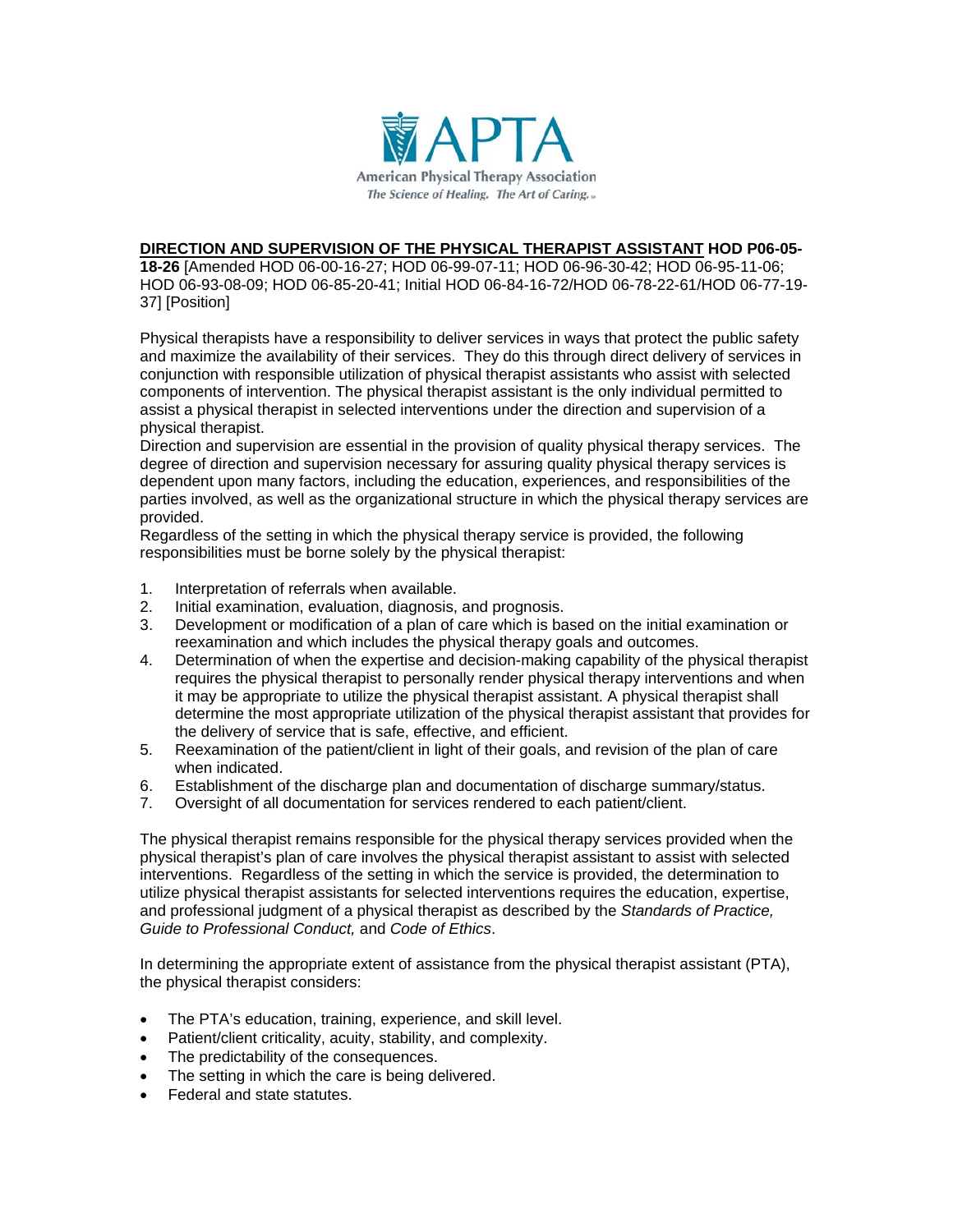- Liability and risk management concerns.
- The mission of physical therapy services for the setting.
- The needed frequency of reexamination.

### Physical Therapist Assistant

### **Definition**

The physical therapist assistant is a technically educated health care provider who assists the physical therapist in the provision of physical therapy. The physical therapist assistant is a graduate of a physical therapist assistant associate degree program accredited by the Commission on Accreditation in Physical Therapy Education (CAPTE).

## **Utilization**

The physical therapist is directly responsible for the actions of the physical therapist assistant related to patient/client management. The physical therapist assistant may perform selected physical therapy interventions under the direction and at least general supervision of the physical therapist. In general supervision, the physical therapist is not required to be on-site for direction and supervision, but must be available at least by telecommunications. The ability of the physical therapist assistant to perform the selected interventions as directed shall be assessed on an ongoing basis by the supervising physical therapist. The physical therapist assistant makes modifications to selected interventions either to progress the patient/client as directed by the physical therapist or to ensure patient/client safety and comfort.

The physical therapist assistant must work under the direction and at least general supervision of the physical therapist. In all practice settings, the performance of selected interventions by the physical therapist assistant must be consistent with safe and legal physical therapist practice, and shall be predicated on the following factors: complexity and acuity of the patient's/client's needs; proximity and accessibility to the physical therapist; supervision available in the event of emergencies or critical events; and type of setting in which the service is provided.

When supervising the physical therapist assistant in any off-site setting, the following requirements must be observed:

- 1. A physical therapist must be accessible by telecommunications to the physical therapist assistant at all times while the physical therapist assistant is treating patients/clients.
- 2. There must be regularly scheduled and documented conferences with the physical therapist assistant regarding patients/clients, the frequency of which is determined by the needs of the patient/client and the needs of the physical therapist assistant.
- 3. In those situations in which a physical therapist assistant is involved in the care of a patient/client, a supervisory visit by the physical therapist will be made:
	- a. Upon the physical therapist assistant's request for a reexamination, when a change in the plan of care is needed, prior to any planned discharge, and in response to a change in the patient's/client's medical status.
	- b. At least once a month, or at a higher frequency when established by the physical therapist, in accordance with the needs of the patient/client.
	- c. A supervisory visit should include:
		- i. An on-site reexamination of the patient/client.
		- ii. On-site review of the plan of care with appropriate revision or termination.
		- iii. Evaluation of need and recommendation for utilization of outside resources.

Relationship to Vision 2020: Professionalism; (Practice Department, ext 3176)

[Document updated: 12/14/2009]

#### **Explanation of Reference Numbers:**

BOD P00-00-00-00 stands for Board of Directors/month/year/page/vote in the Board of Directors Minutes;